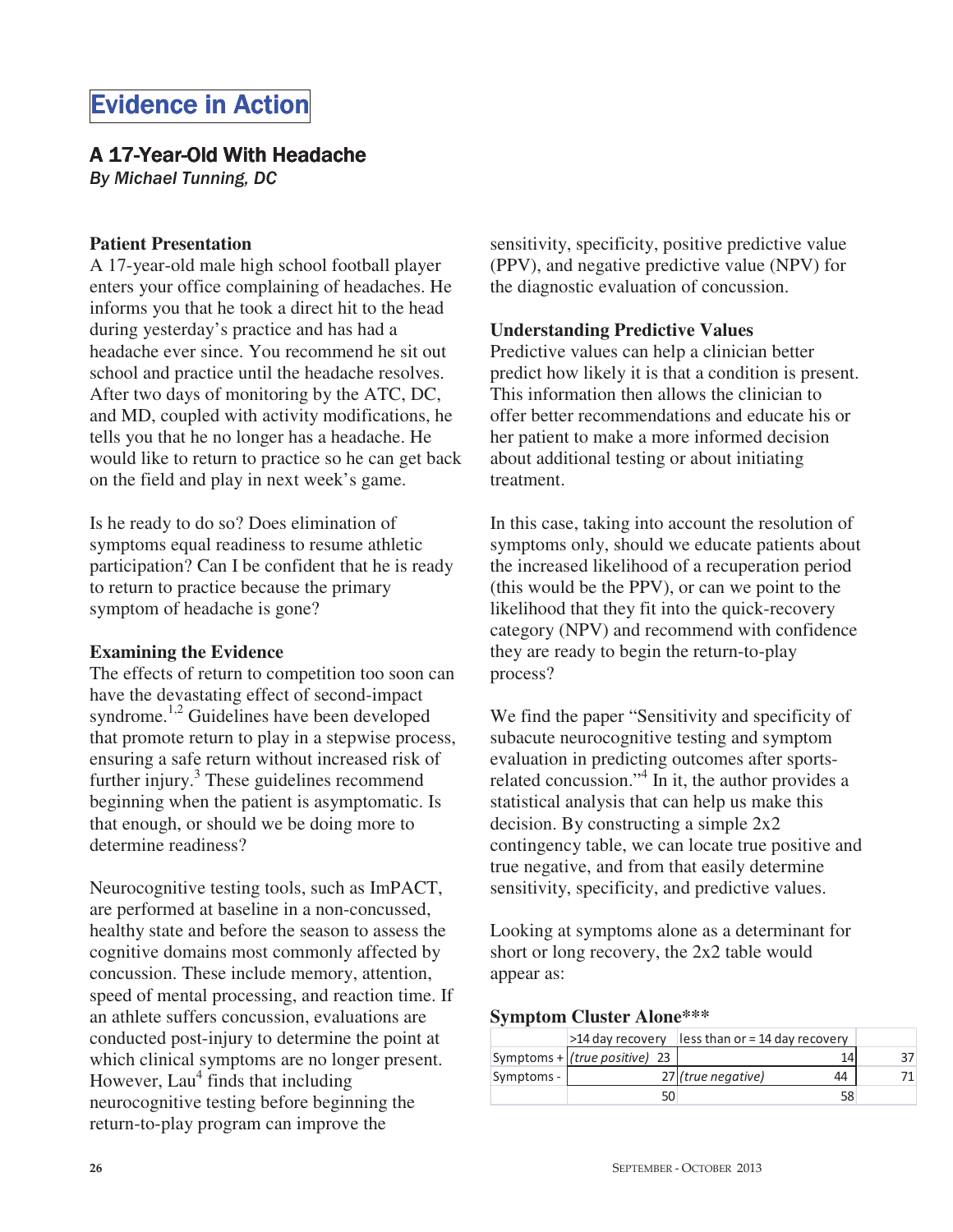The 2x2 table helps put all numbers into place and allows us to see how the authors came to their conclusion. Twenty-three athletes reported positive symptoms and took longer to recover. This would be the true positive group in this scenario, and they were correctly identified through symptoms as a group that would take more than 14 days to recover. Forty-four would be the true negative, meaning that those 44 had no symptoms and had a quicker recovery.

Sensitivity and specificity also apply here. Sensitivity, the percent positive with the disease or condition, is used to help the clinician rule out a disorder. If the sensitivity is high in a diagnostic test, the clinician can be confident that the disease or condition is not present when the test is negative. In this example, the true positive number of 23 would be divided by the total number of long-recovery athletes, 50 (Sn=.46 or 46%).

Specificity, the percent negative in health, is used to help the clinician rule in a disorder. If specificity is high in a diagnostic test and that test is positive, the clinician can be positive the disorder is present. In this example, the true negative, 44 athletes, is divided by the complete number of early-recovery athletes, 58 (Sp=.75 or 75%). To report the predictive values, we calculate through the clinician's perspective. The clinician's only information while with the patient is if the patient has symptoms or does not have symptoms.

The clinician does not have the luxury of seeing 14 days into the future. Predictive values allow the clinician to better predict patient outcomes utilizing test results instead of the presence of the disorder for calculations. It becomes a better tool to use when facing a decision on further testing or patient management. In this case, the positive predictive value will take the true positive, 23, and divide it by all the symptom  $(+)$  athletes, 37 (PPV=.62 or 62%). The negative predictive value will then take the true negative tests, 44, and divide that number by all the symptom (-) athletes 71 (NPV=.61 or 61%).

#### **Symptom Cluster and Neurocognitive Testing\*\*\***

|                    | $>$ 14 day recovery less than or = 14 day recovery |    |
|--------------------|----------------------------------------------------|----|
| Symptoms and NCT + |                                                    | 45 |
| Symptoms and NCT - | 46                                                 | 63 |
|                    | 58                                                 |    |

Sensitivity for combining symptoms and neurocognitive testing (NCT) would be calculated as 33/50. In this instance, sensitivity would equal .66, or 66%. Specificity would be 46/58. In this instance specificity would equal .79, or 79%. To achieve the positive predictive value, we would use 33/45. In this instance, the PPV would equal .73, or 73%. The negative predictive rule would then be 46/63. In this instance, the NPV would equal .73, or 73%. When combining patient self-reported symptoms with neurocognitive testing results, it can be seen that predictive values (PPV  $62\%$ /NPV  $61\%$ ) improve to 73% for both the NPV and the PPV.

Using the 2x2 table to find predictive values empowers the patient and the clinician. The patient becomes more educated and more comfortable making decisions about his or her health. The clinician, through understanding the best next steps, can offer recommendations for further testing or management. In this particular case, after making the 2x2 table, we see greater than 10% improvement in the predictive values for concussion.

With the 17-year-old athlete, and using this evidence, what would your recommendation be? In this scenario, the patient has resolution of symptoms. When the clinician combines these results with the results of a neurocognitive test, the clinician will better predict the short- or longterm recovery that may be expected. So the question is yours to interpret: Do you take into account the devastating effect second-impact syndrome can have and look to gain more information through neurocognitive testing, or are you comfortable that this athlete is ready for the return-to-play process? As this study reports, clinicians can improve the predictive values when including neurocognitive testing. It is important to note that relying on one source of